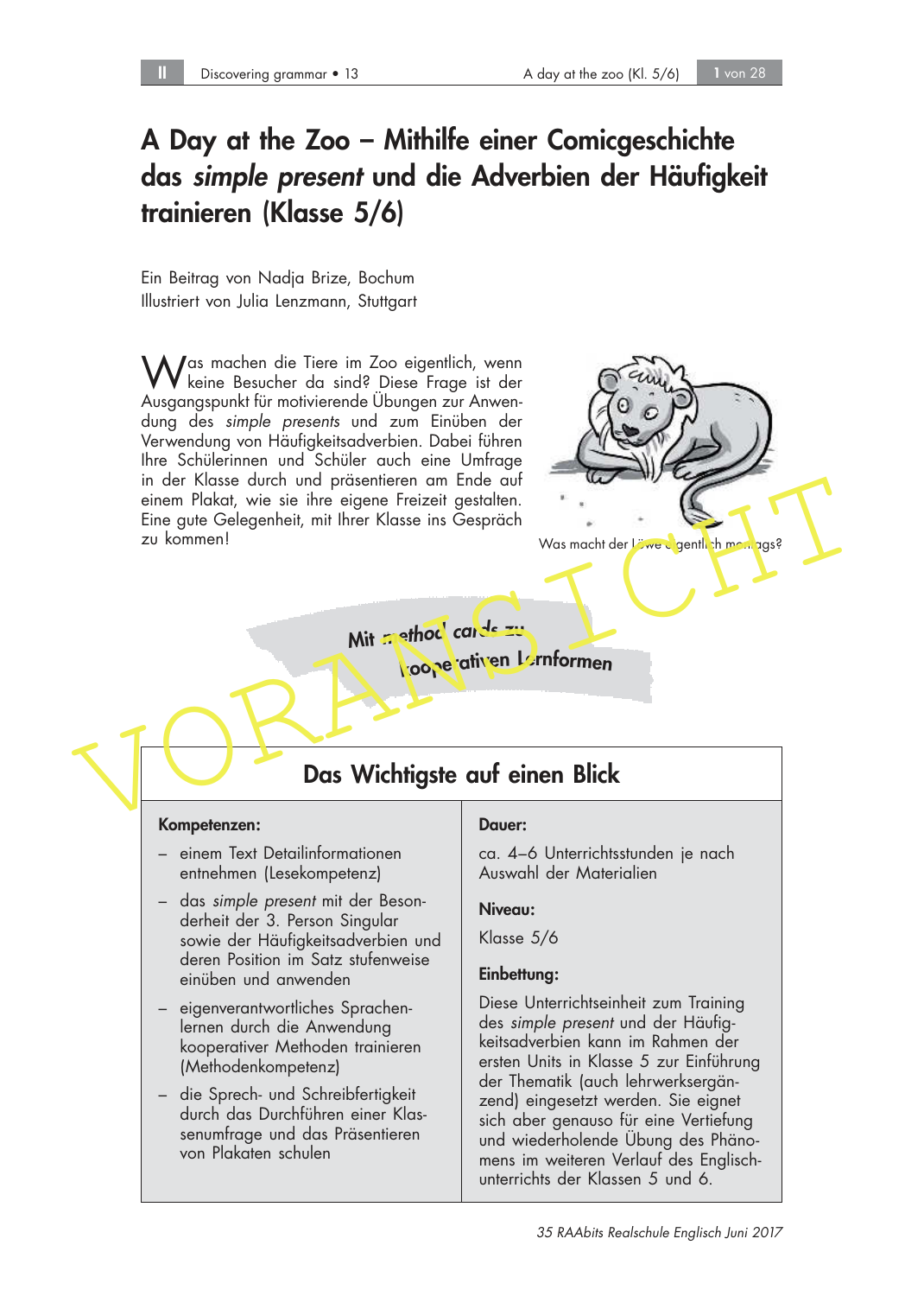### M 1 Comic – A day at the zoo

### Task

Look at the comic with a classmate and use the paired reading and thinking method. What do the animals do from Monday to Sunday? And how often? Find out.

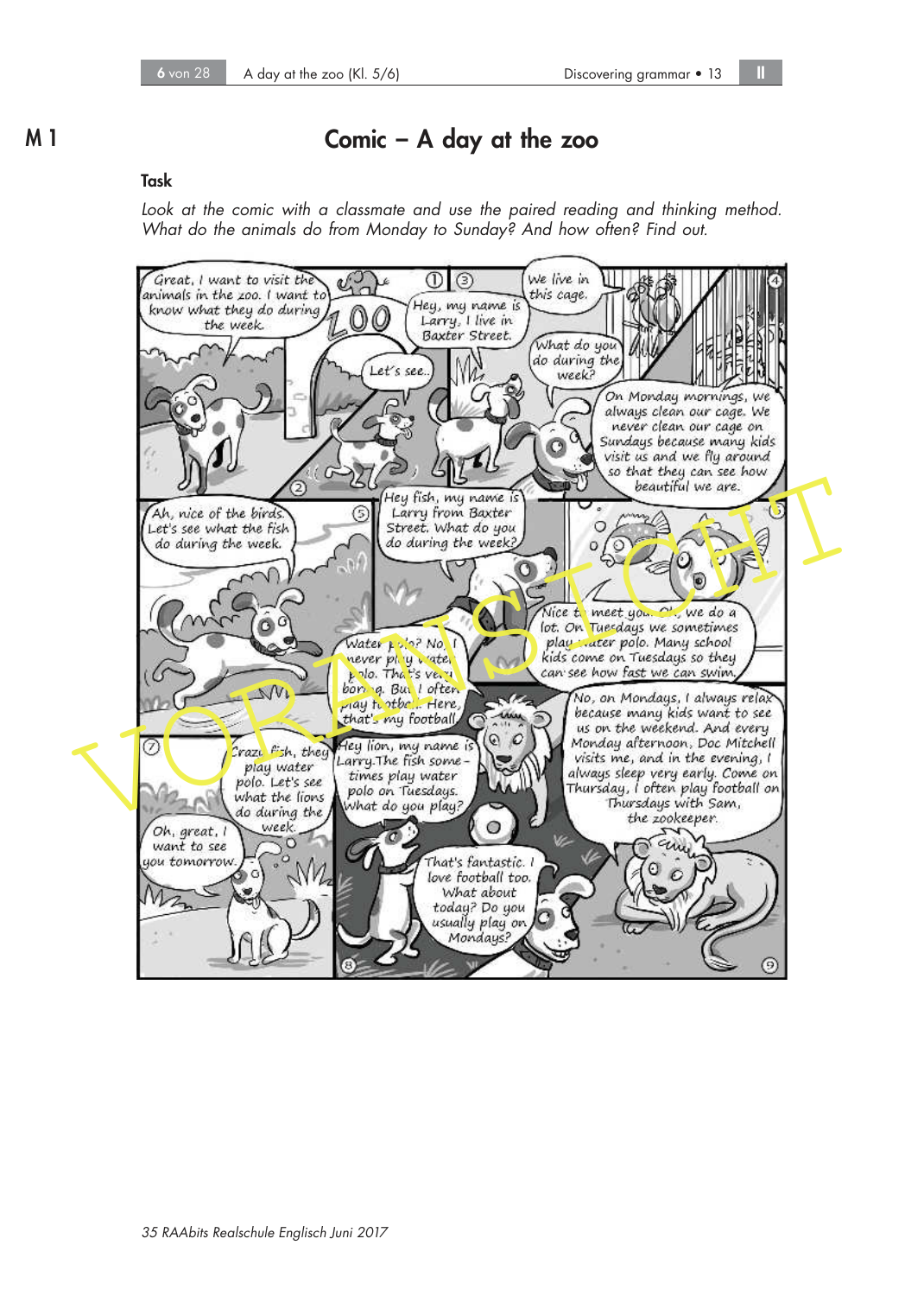THE END

35 RAAbits Realschule Englisch Juni 2017



(17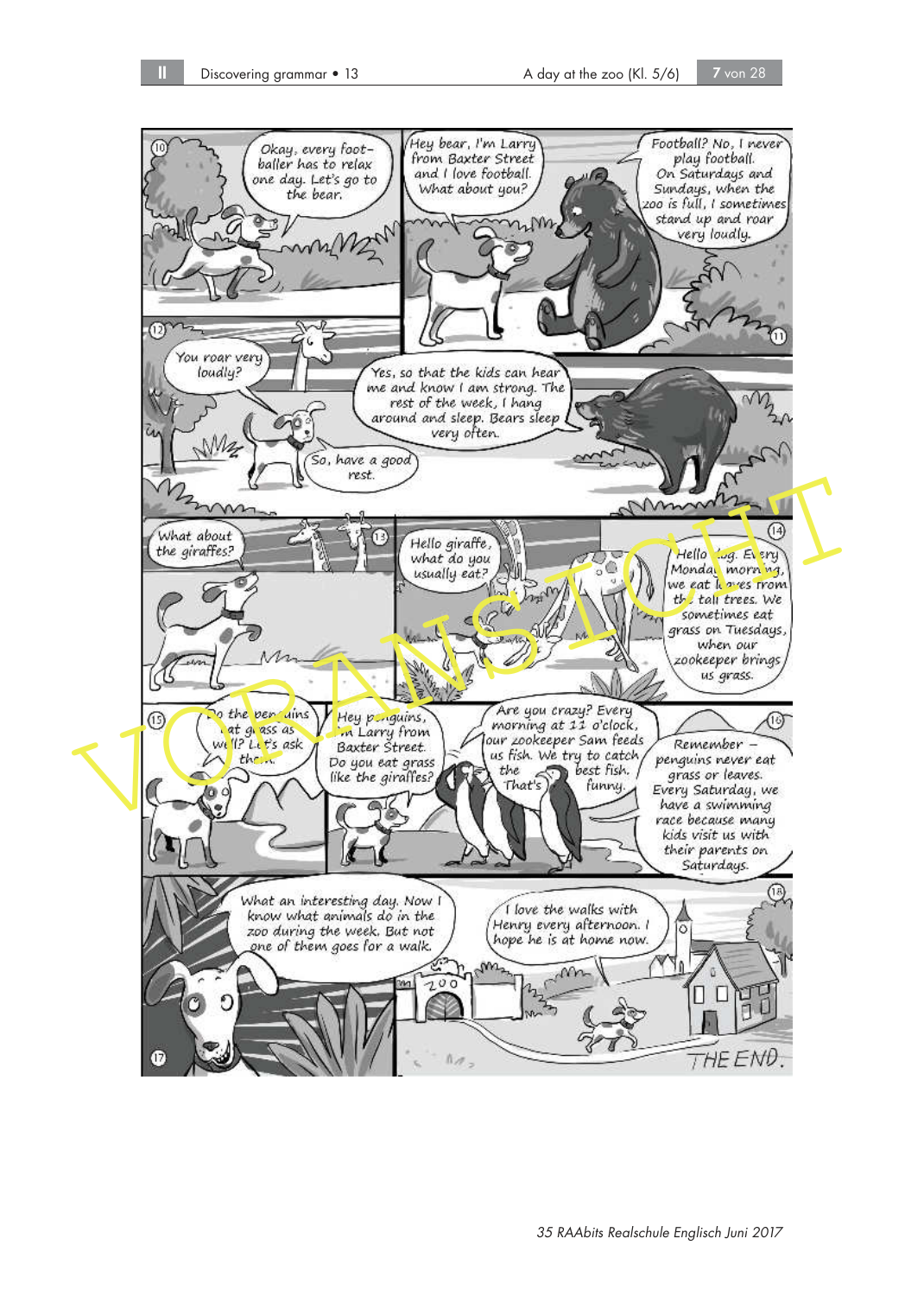# M 4 Practise the simple present with the help of the animals!

### Tasks

 $\Omega$  Complete the speech bubbles with the missing verb(s). You can use the words in the box. Be careful: there are more words than you need!